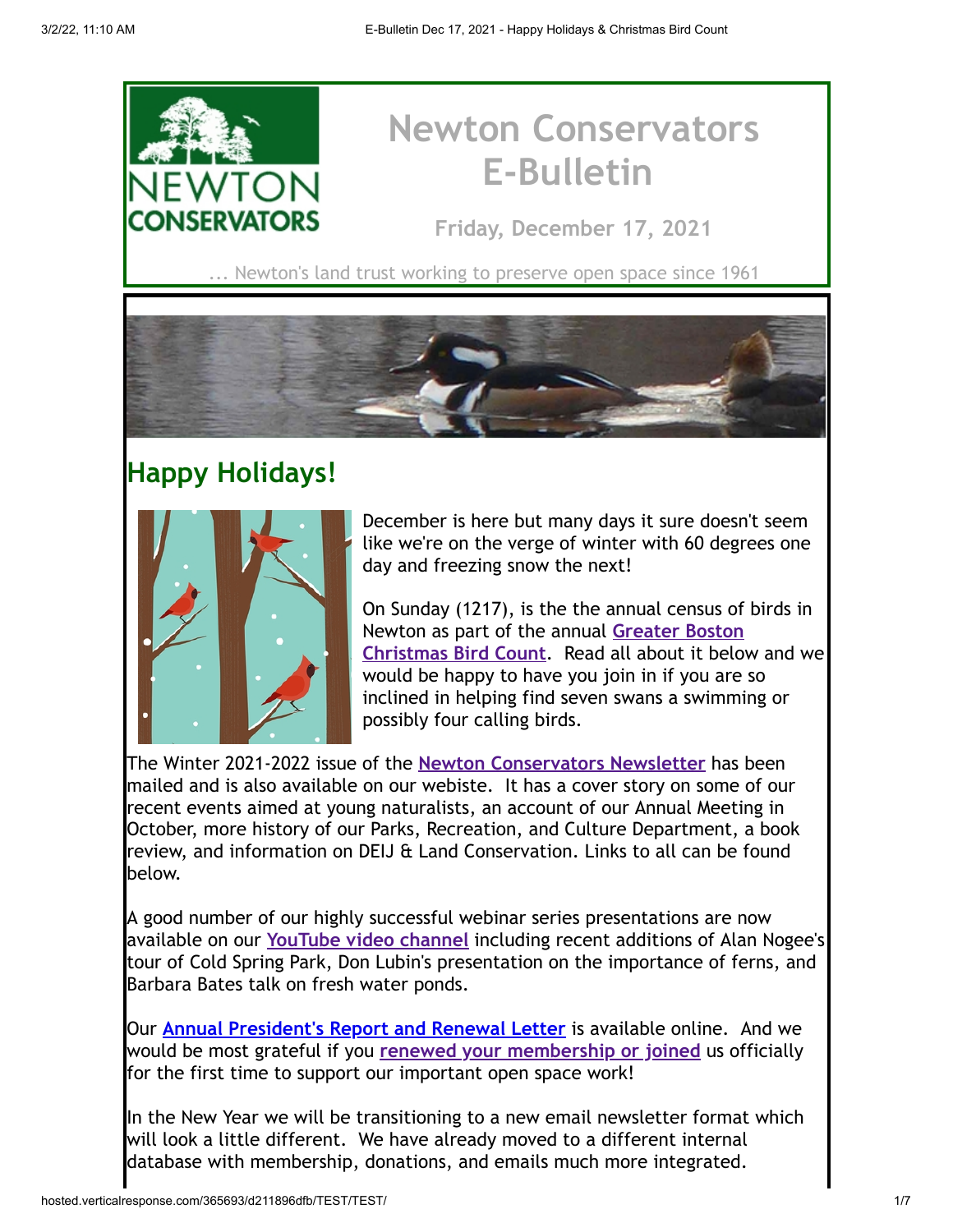Have you noticed the absence of winter moths this year? They usually showed up a little past Thanksgiving. They were somewhat fewer last year but this fall, I have seen none. How about you?

We wish you the best of holidays and hope you enjoy some of them out and about in the wilds of Newton!

#### **Sunday, December 19, 2021, 8 am - Noon (Owling 5 - 7:30 am) Newton Christmas Bird Count <https://newtonconservators.org/events/christmas-bird-count-2021/>**

You are invited to join the annual Audubon Christmas Bird Count in Newton. This year's annual Christmas Bird Count (CBC) in Newton takes place on Sunday, December 19th starting around 8 am. This is the 122st year of the CBC and helps to measure changes in population of our avian species (and perhaps more global trends such as climate change). Perhaps you have heard that North America has lost more than 1 in 4 birds in the last 50 years. How do we know? Partially from the annual Christmas Bird Count!



Small teams will be organized which will cover designated locations around the Newton area. The groups will be convening at 1 Raeburn Terrace, Newton Highlands at 8 am before heading out. Please come only if you are vaccinated and wear a mask. There will be an owling team which will be heading out from the same location at 5 am for the early birds.

Please sign up ahead of time and depending on the number of volunteers, you will be assigned to a small group with a leader. Leaders will turn in their results which will be consolidated into an overall Newton count which will in turn be consolidated to the overall Greater Boston Count.

The most common question of course is "how do you know you don't count the same bird twice?" Well you can't know for certain but we try our best! Your questions about the count can probably be answered at [https://www.audubon.org/conservation/join-christmas-bird](https://www.audubon.org/conservation/science/christmas-bird-count). If you might want to tune up your bird ID skills, check out Pete Gilmore's video photo talk about Birds at Cold Spring Park at <https://www.youtube.com/watch?v=cBm4Xr0I6ps>

Despite the warm weather today, Sunday will be somewhat cold. Dress warm, have some weather resistant footwear since there may be snow on the ground.

If you are interested in joining the count this year, please email our Newton CBC Coordinator, Liane Hartnett [\(lianehartnett26@gmail.com\)](mailto:lianehartnett26@gmail.com). Please let her know if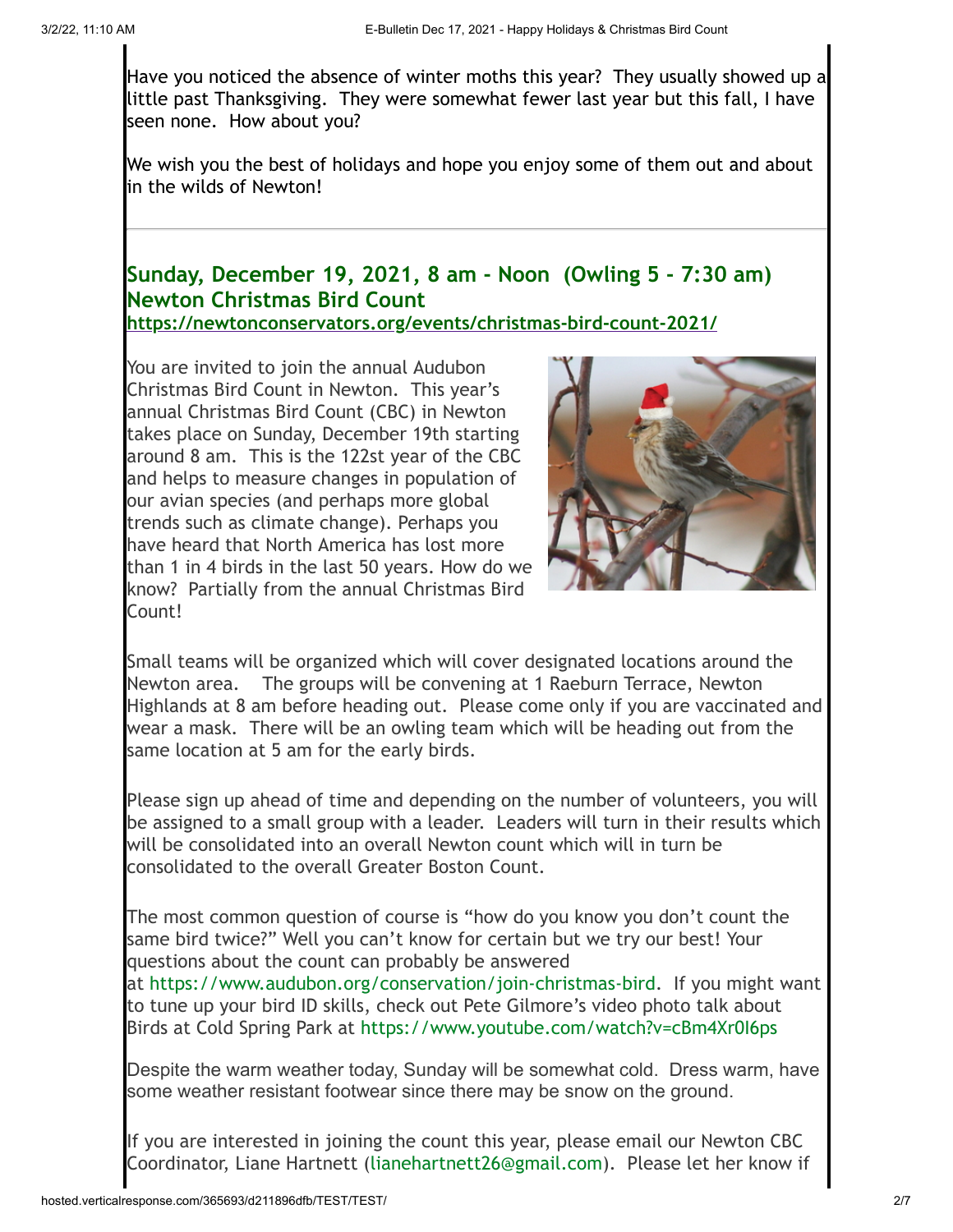you will joining the early owling group or one of the later teams or both. Include your name, email, and phone number (cell if possible).

## **Newton Conservators Newsletter**

Our Winter 2021-2022 Newsletter is now available at **<https://newtonconservators.org/newsletters>.**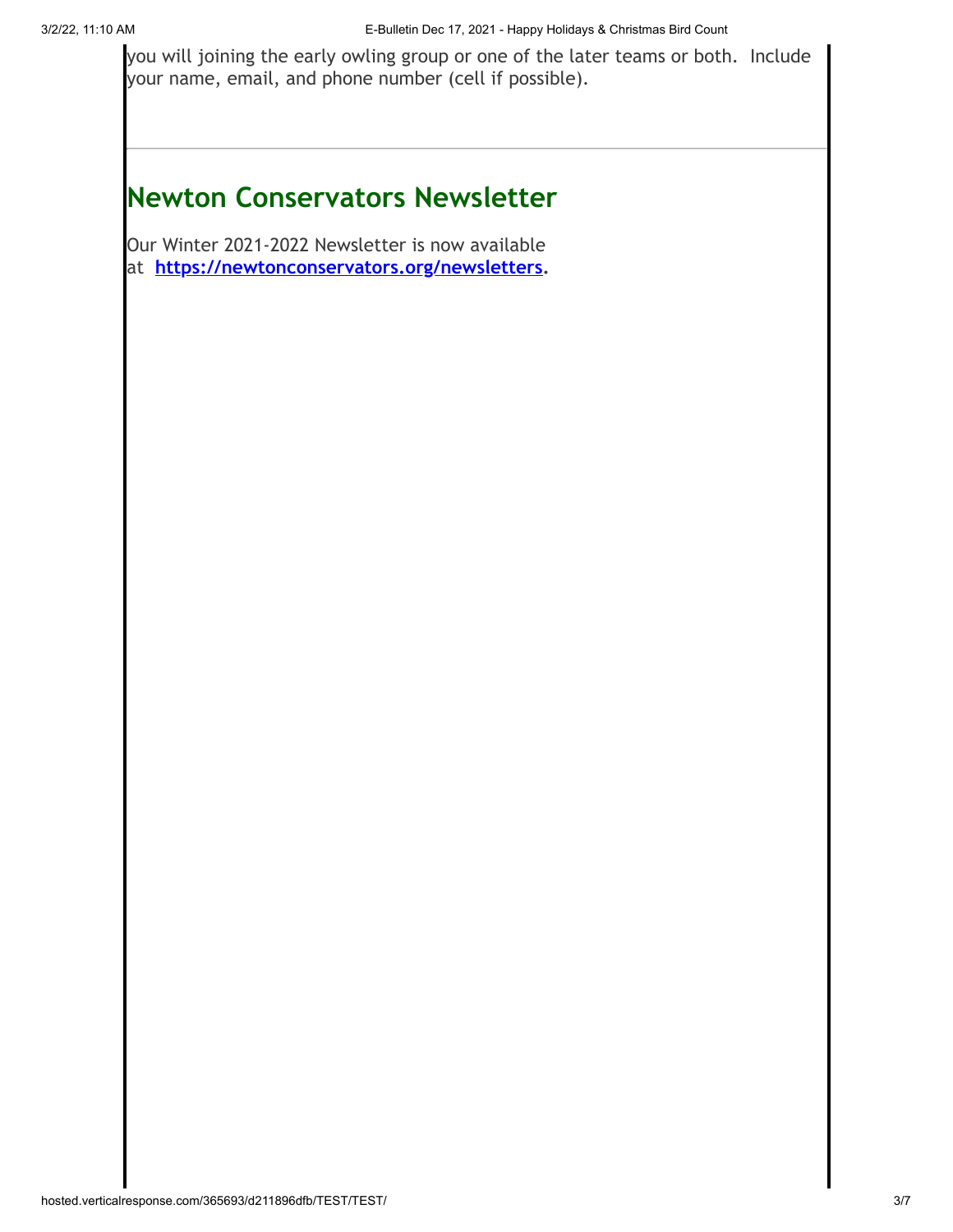

2022 Officers and Directors Chris Hepburn,

Co-President William Hagar,<br>Co-President Alice Ingerson,<br>Vice President Michael Clarke, Secretary Katherine Howard, Treasurer Ted Kuklinski, Past President David Backer Peter Barrer **Barbara Bates** Dan Brody **Bonnie Carter** Samantha Corbin Margaret Doris Henry Finch Maurice Gilmore Daniel Green Ken Mallory George Mansfield Nyssa Patten Larry Smith<br>Beth Wilkinson

**Advisors** AnnaMaria Abernathy Margaret Albright Lisle Baker John Bliss Lee Breckenridge Lalor Burdick Lucy Caldwell-Stair Michael Collora Ann Dorfman **Bart Hague** Alison Leary William Leitch Don Lubin **Brooks Mathewson** Eric Olson **Richard Primack** Eric Reenstierna Jon Regosin Patricia Robinson Jane Sender William Shaevel Diane Tillotson Willis Wang **Bruce Wenning** 

### Hands-On Nature for Children

Tor the first time this fall, Newton Conservators offered walks especially for children and their parents. Barbara Bates and Sam Corbin, board members of Newton Conservators, led the walks at two different locations: Dolan Pond and Riverside Park (by the Charles River). We played nature-themed games to train eyes for camouflaged animals. This was to demonstrate how predators catch prey and how those prey avoid the predators, and to illustrate how deer can get out of balance with their habitat. Our walks through the landscape also revealed treasures like the remains of a turtle nest, where everyone got a chance to feel the remnants of turtle eggs!

Judging by the reactions from both children and parents, everyone had lots of fun. We plan on offering more walks for families with young children again soon.



HIS PAGE FROM LEFT TO RIGHT AND TOP TO BOTTOM: PHOTOS 1, 3, 4, COURTESY BARBARA BATES, PHOTOS 2, 5, SAM CO

**The Winter 2021-2022 issue contains the following interesting articles:**

- **[Full Issue](http://newtonconservators.org/wp-content/uploads/2021/11/Newsletter-2022-Winter-.pdf)**
- **[Hands-Nature for Children](http://newtonconservators.org/wp-content/uploads/2021/11/Newsletter-2021-Winter-Hands-on-Ntuture-with-Children.pdf)**
- **[Newton Conservators' 60th Anniversary Annual Meetin Oct 27, 2021](http://newtonconservators.org/wp-content/uploads/2021/11/Newsletter-2021-Winter-60th-Anniversary-Annual-Meeting-.pdf)**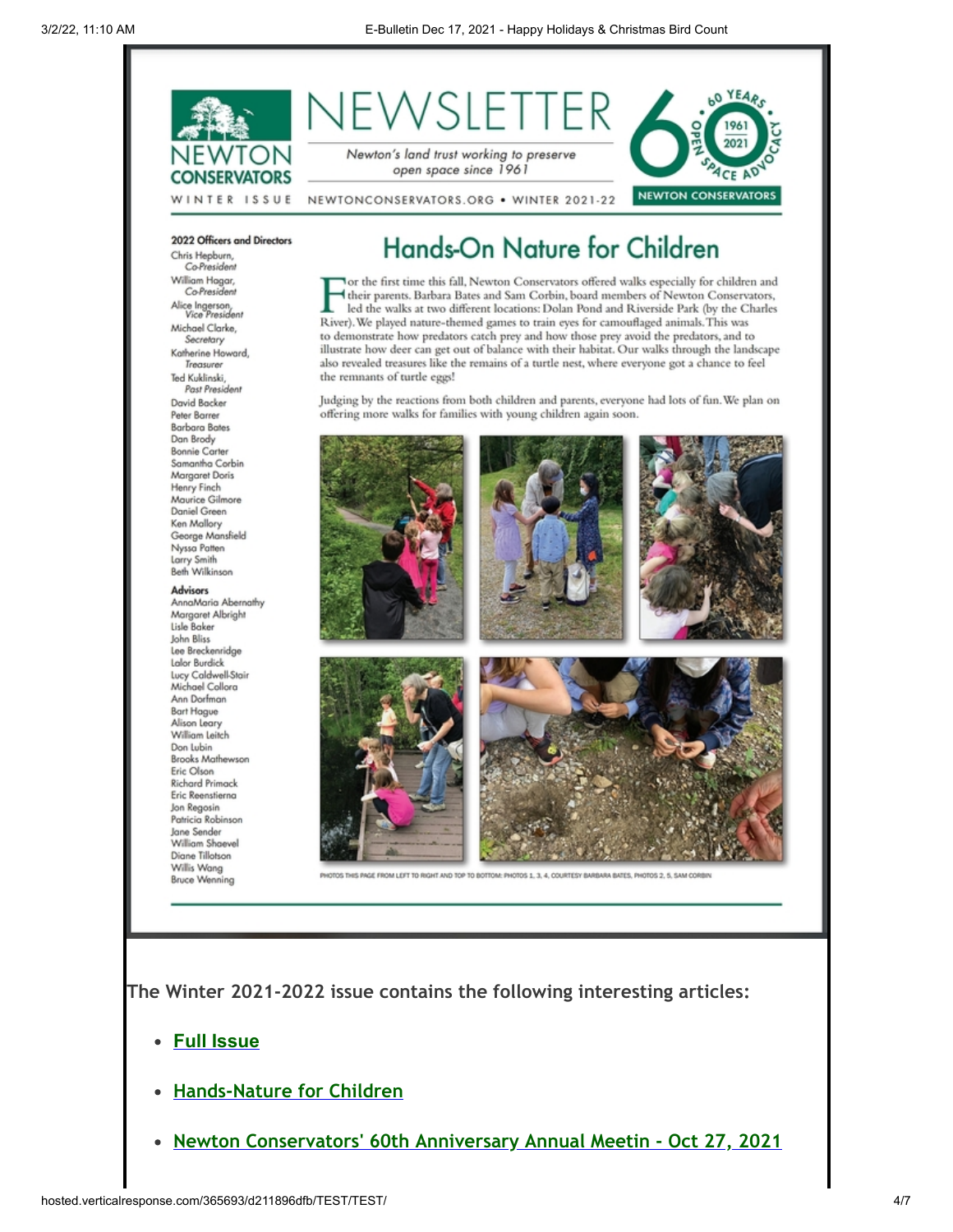- **[History of Newton Parks, Playgrounds & Recreation: Part 3](http://newtonconservators.org/wp-content/uploads/2021/11/Newsletter-2021-Winter-Newton-Parks-Playgrounds-and-Recreation-part-3.pdf)**
- **[Books: A World on the Wing by Scott Weidensaul](http://newtonconservators.org/wp-content/uploads/2021/11/Newsletter-2021-Winter-World-on-the-Wing.pdf)**
- **[Recent Events on Diversity, Equity, Inclusionn & Justice in Land](http://newtonconservators.org/wp-content/uploads/2021/11/Newsletter-2021-Winter-Diversity-Equity-Inclusion-Justice.pdf) Conservation**

#### **Recent Videos**

You may have attended some of our informative webinars during the pandemic. Many of them are currently available on our **[YouTube Channel](https://www.youtube.com/channel/UCjTfS6jjmO6DB5gUS2Miv6w/videos?view=0&sort=dd)** at the links below (listed alphabetically). A handy index of all our videos can be found at **<https://newtonconservators.org/videos/>**. We expect to be adding many more of the previous webinars in the coming months and are looking forward to another new webinar series in Spring 2022!

- **[Caterpillars: The Whole Story](https://www.youtube.com/watch?v=zJCwID1yLaU&t=26s) Sam Jaffe October 21, 2020**
- **[Cold Spring Park: Problems, Progress and Possibilities](https://www.youtube.com/watch?v=Q-UbECAF9Pk&t=2s) Alan Nogee - May 5, 2021**
- **[Fall Plumage: Virtual Bird Walk in Cold Spring Park](https://www.youtube.com/watch?v=cBm4Xr0I6ps&t=1848s) Pete Gilmore – October 1, 2020**
- **[Ferns: More Important Than You Might Think](https://www.youtube.com/watch?v=O_vAR_KXzMk&t=2s) Don Lubin October 8, 2020**
- **[Meet the Monarchs](https://www.youtube.com/watch?v=OykHgdR6o88) Ted Kuklinski September 16, 2020**
- **[Recognizing and Removing Invasive Plants](https://www.youtube.com/watch?v=ZgVGcQjzDqw) Bruce Wenning – October 14, 2020**
- **[Web of Life of a Freshwater Pond](https://www.youtube.com/watch?v=sszUBGCRrhA) Barbara Bates September 24, 2020**
- **[Why Care About Invasive Plants](https://www.youtube.com/watch?v=LvkJOy76xxM&t=231) Eric Olson September 17, 2020**

#### **PLEASE JOIN OR RENEW YOUR NEWTON CONSERVATORS MEMBERSHIP**

We would be very grateful for your continued support by joining Newton Conservators or renewing your membership. Perhaps, consider renewing at a higher level, adding an extra donation, or purchasing a gift membership for someone else who is passionate about open space.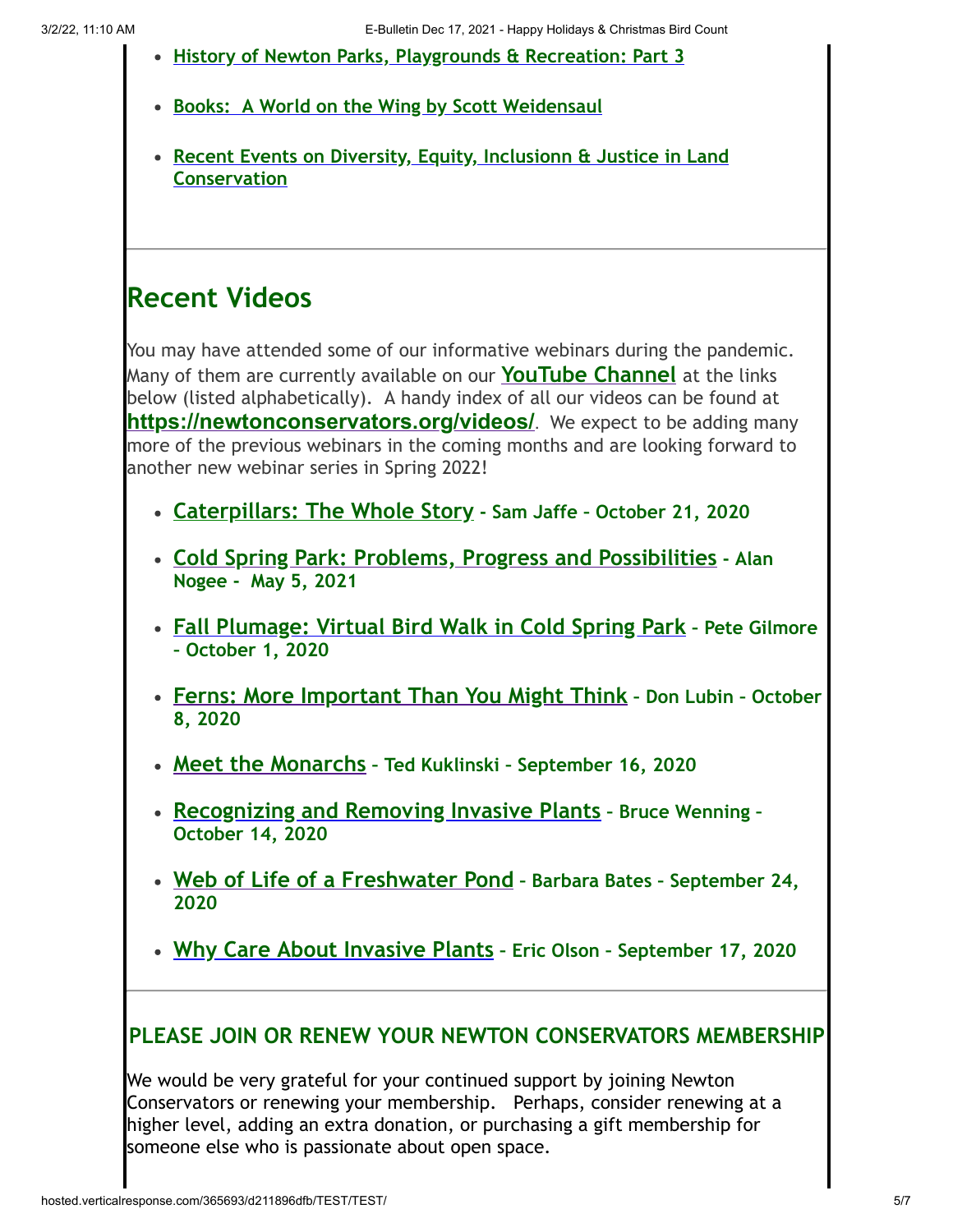3/2/22, 11:10 AM E-Bulletin Dec 17, 2021 - Happy Holidays & Christmas Bird Count



You can renew or join the Newton Conservators online at <https://newtonconservators.org/renewal-2020/>. A link to our annual members' renewal letter outlining last year's activities can also be found at the above link.

**ERVATORS** Donations may be made at our secure

link <https://newtonconservators.123signup.com/donation/21167>. As a 501(c)(3) non-profit, we also accept donations for a number of affiliated local open space groups including Friends of Webster Woods, Friends of Houghton Garden, the Riverside Trails Working Group, Trails Fund, and others. As part of the donation process, you can specify a group in the "Comments" section of the form. Thanks so much!

**Mission:** *The Newton Conservators promotes the protection and preservation of natural areas, including parks, playgrounds, forests and streams, which are open or may be converted to open space for the enjoyment and benefit of the people of Newton. It further aims to disseminate information about these and other environmental matters. A primary goal is to foster the acquisition of land, buildings and other facilities to be used for the encouragement of scientific, educational, recreational, literary and other public pursuits that will promote good citizenship and the general welfare of the people of our community.*

- *E-Bulletin Editor & President Ted Kuklinski, Newton Conservators (ebulletin@newtonconservators.org)*

[Save](https://app.verticalresponse.com/app/emails/builder/index/1635594337?page=build#)

[Click to view this email in a browser](http://hosted.verticalresponse.com/365693/d211896dfb/TEST/TEST/%7BVR_HOSTED_LINK%7D)

If you no longer wish to receive these emails, please reply to this message with "Unsubscribe" in the subject line or simply click on the following link: **[Unsubscribe](http://hosted.verticalresponse.com/365693/d211896dfb/TEST/TEST/%7BVR_UNSUB_LINK%7D)**